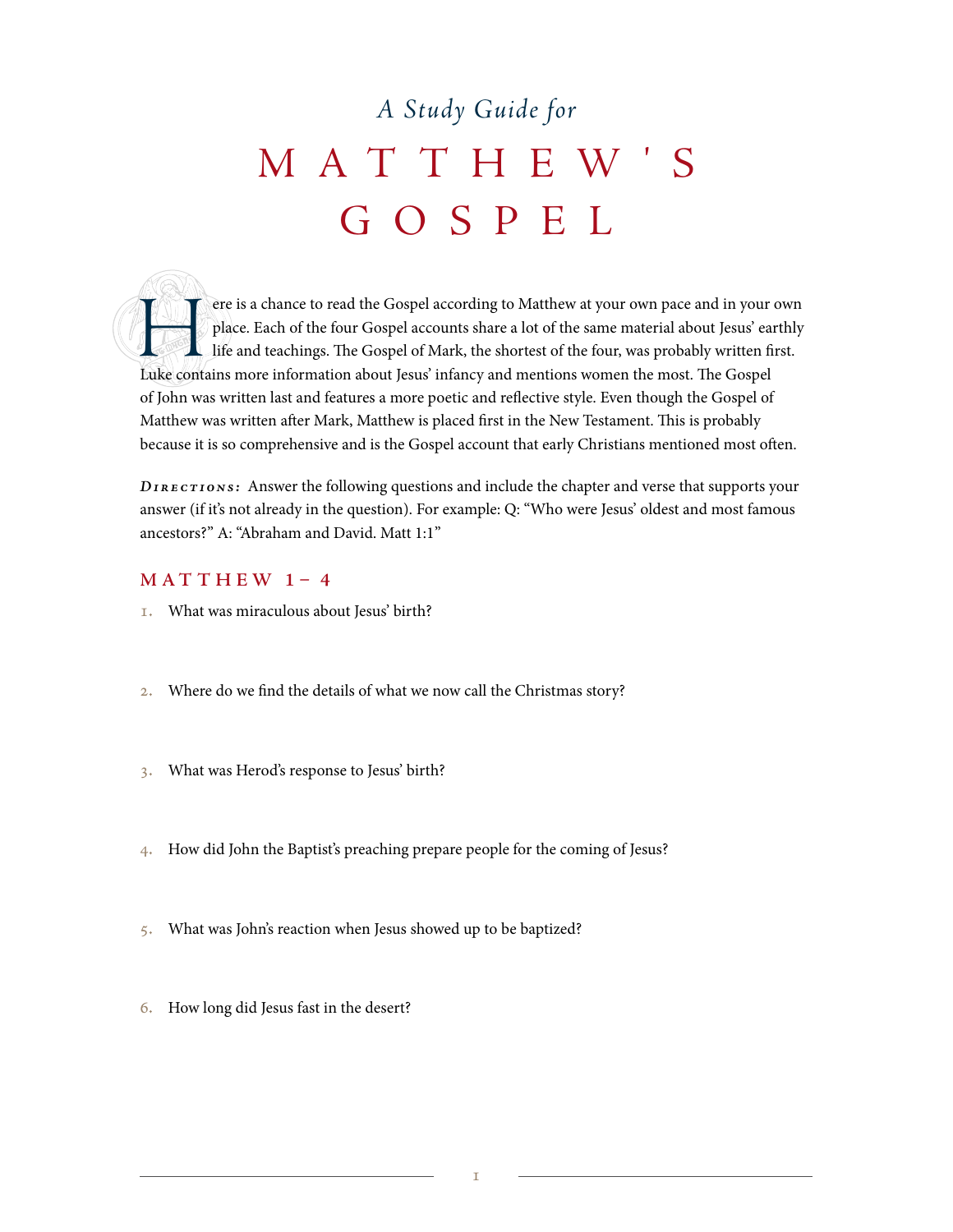- 7. How would you summarize the main focus of Jesus' temptations in the desert?
- 8. What was Jesus' first preaching message?
- 9. What specific invitation did Jesus make in his call of Simon Peter and his brother Andrew? What about James and his brother John?
- 10. How does Matthew summarize Jesus' early miracles?

*For You :* After reading about Jesus' ancestors, the "Christmas story," John the Baptist, Jesus' temptation, and the call of the first disciples, what stands out most to you? What surprised you, pleased you, or stays with you?

#### **MAT THEW 5–7**

- 1. How many different traits does Jesus call "blessed" in the famous Sermon on the Mount?
- 2. Which one(s) stand out to you and why?
- 3. What two metaphors does Jesus use to describe what we disciples should be like?
- 4. In the Sermon on the Mount, what does Jesus teach about these topics?
	- − being angry:
	- − adultery: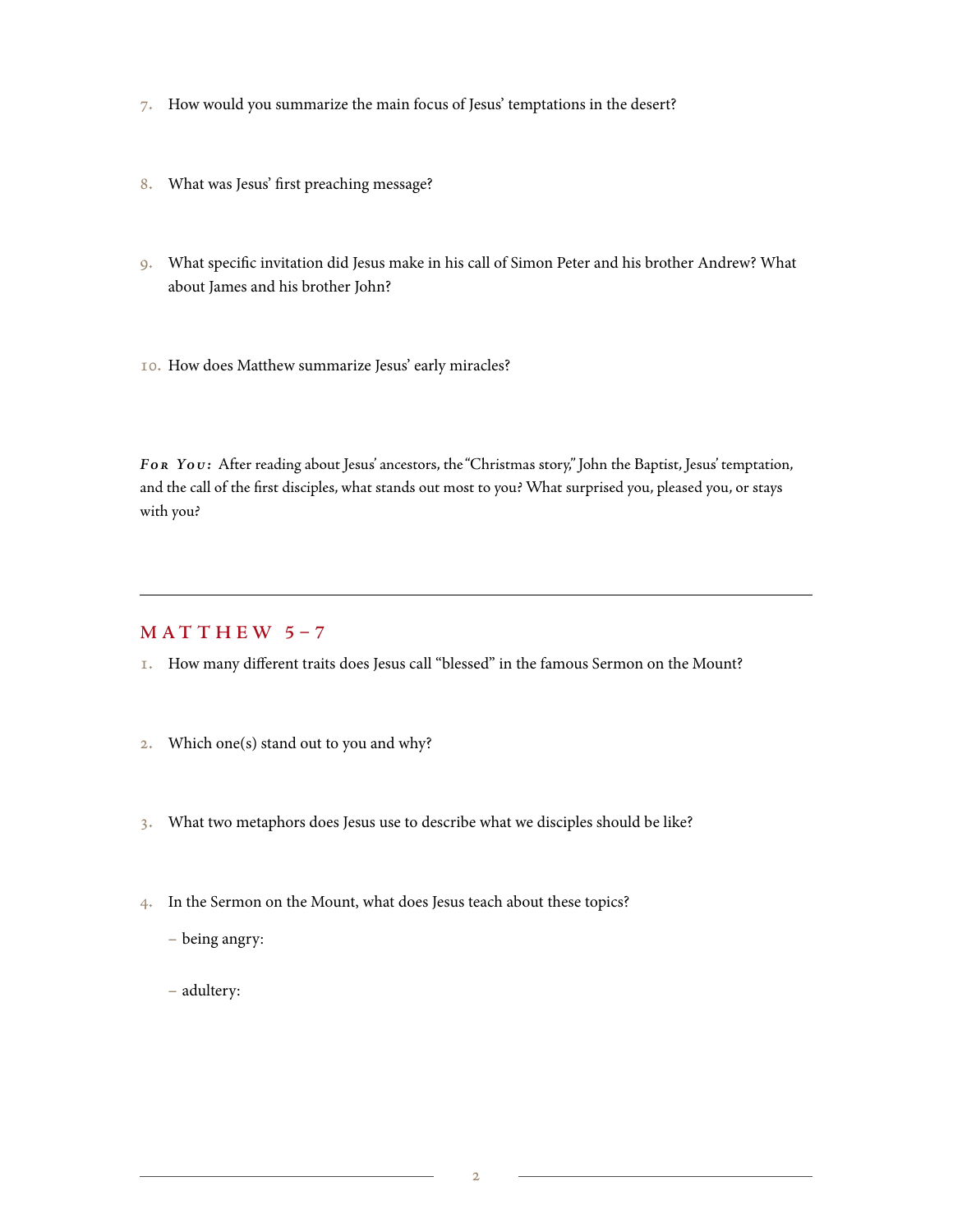- − divorce:
- − oaths and promises:
- − revenge:
- − enemies:
- − charity/"almsgiving":
- − fasting:
- − priorities:
- − money:
- − worry and stress:
- − judging others:
- 5. List two things Jesus says about prayer in the Sermon on the Mount.
- 6. Which of Jesus' teachings do we call the Golden Rule? Why do you think it got this name?
- 7. How does Jesus describe the road that leads to life and the number of people who choose it?
- 8. What does he say is a good sign that someone is a disciple?
- 9. How does Jesus describe someone who "listens to my words and acts on them"?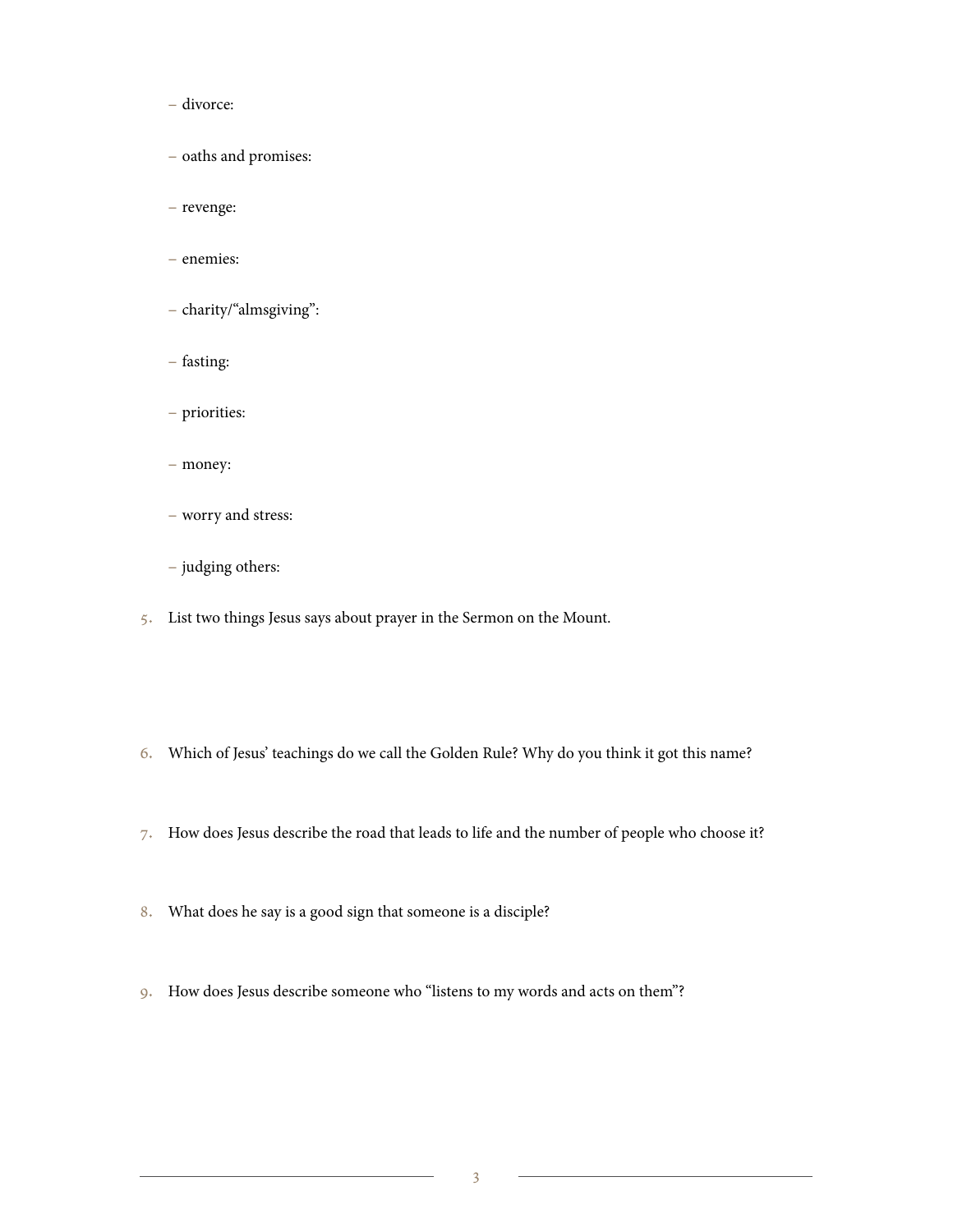*For You :* Which of Jesus' teachings do you wish more people would take to heart? Which ones do you need to take to heart—or act on?

## **MAT THEW 8–13**

- 1. What healings did Jesus do immediately after the Sermon on the Mount?
- 2. Which of these stories include words we say at Mass every day?
- 3. How does Jesus' call of Matthew compare with his call to Peter, Andrew, James, and John? (see Matthew 4)
- 4. Why was Jesus' call of Matthew controversial?
- 5. Jesus words in Matthew 9:36–38 are often quoted today. What is he asking us to do in today's terms?
- 6. What message did he tell the twelve apostles to spread? How does this compare to the first message he gave after his baptism at the beginning of his ministry?
- 7. What are five things Jesus says about the cost of following him in Matthew 8:21–22 and again in Matthew 10? How would you summarize his view of discipleship in these passages?

8. In Matthew 10:39 Jesus emphasizes something that is at the heart of discipleship. What do you think he means?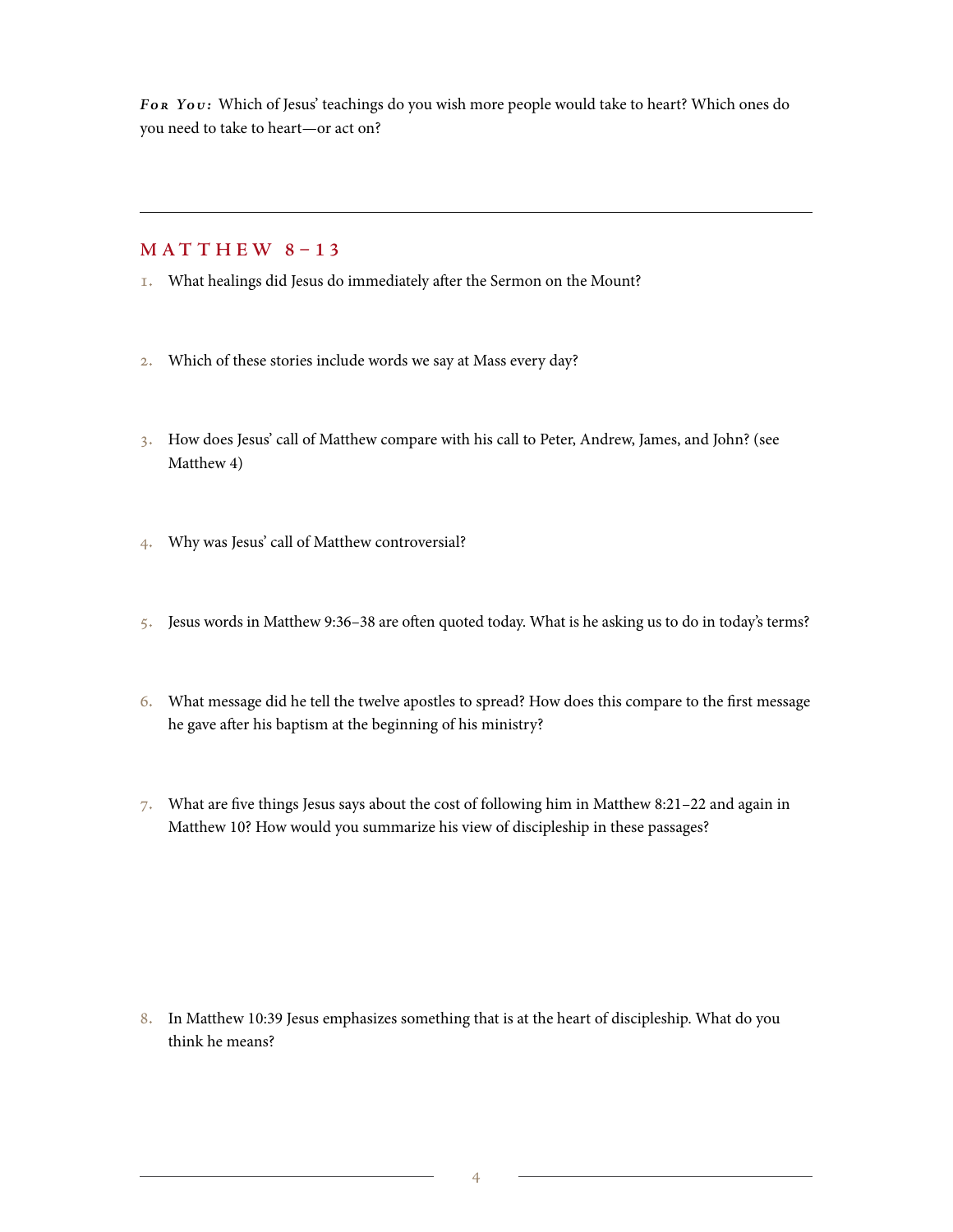- 9. What does Jesus say about John the Baptist?
- 10. What does Jesus say about his own connection to God the Father?
- 11. What invitation does Jesus make to those who are burdened and overworked?
- 12. Give three Old Testament prophesies about the Messiah that are presented in this section.
- 13. What does Jesus say in chapter 12 about our words?
- 14. Who does Jesus describe as family?
- 15. Pick three of Jesus' parables and unpack some of the message each story carries.

| Title of parable               |
|--------------------------------|
| Location by chapter and verses |
| Message                        |
| Title of parable               |
| Location by chapter and verses |
| Message                        |
| Title of parable               |
| Location by chapter and verses |
| Message                        |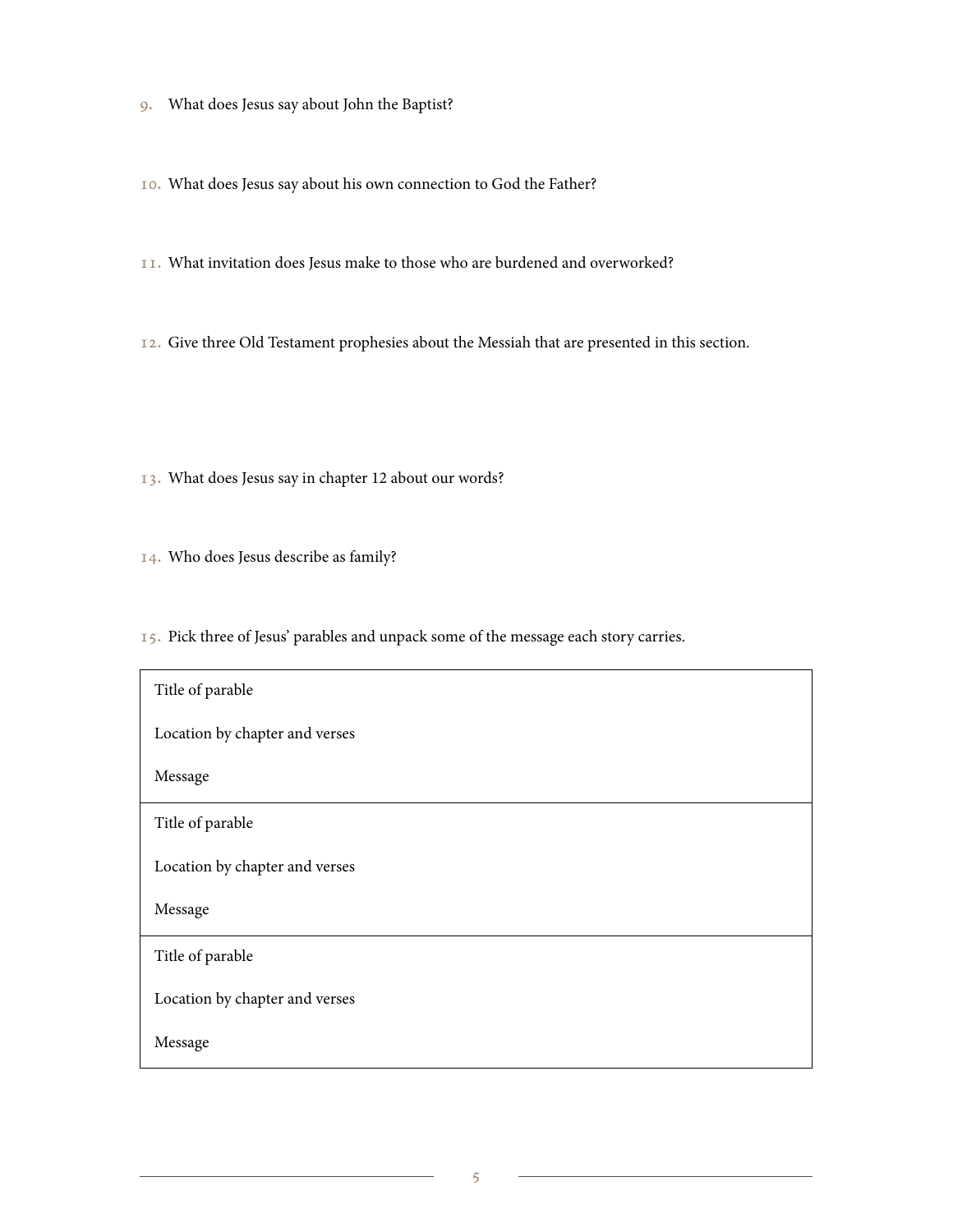#### *For You*

What have you read in this Gospel so far that you still have questions about, find difficult, or would like to discuss more?

### **MAT THEW 14–19**

- 1. In the two miracles of loaves and fishes, everyone was fed and there was more left over. What do you think is symbolized by "more left over"?
- 2. List two teachings Jesus tries to offer the Pharisees, Sadducees, or scribes. Remember to also include the chapter and verse(s) where you find them.
- 3. Who does Simon Peter say Jesus is? What does Jesus promise him?
- 4. What does God the Father say about Jesus at both his baptism (see Matthew 3:17) and his Transfiguration?
- 5. Who does Jesus say is the greatest? What do you think he means?
- 6. How does Jesus say you should handle it when someone does you wrong?
- 7. What is his message to the rich young man? How should we apply this to our own lives?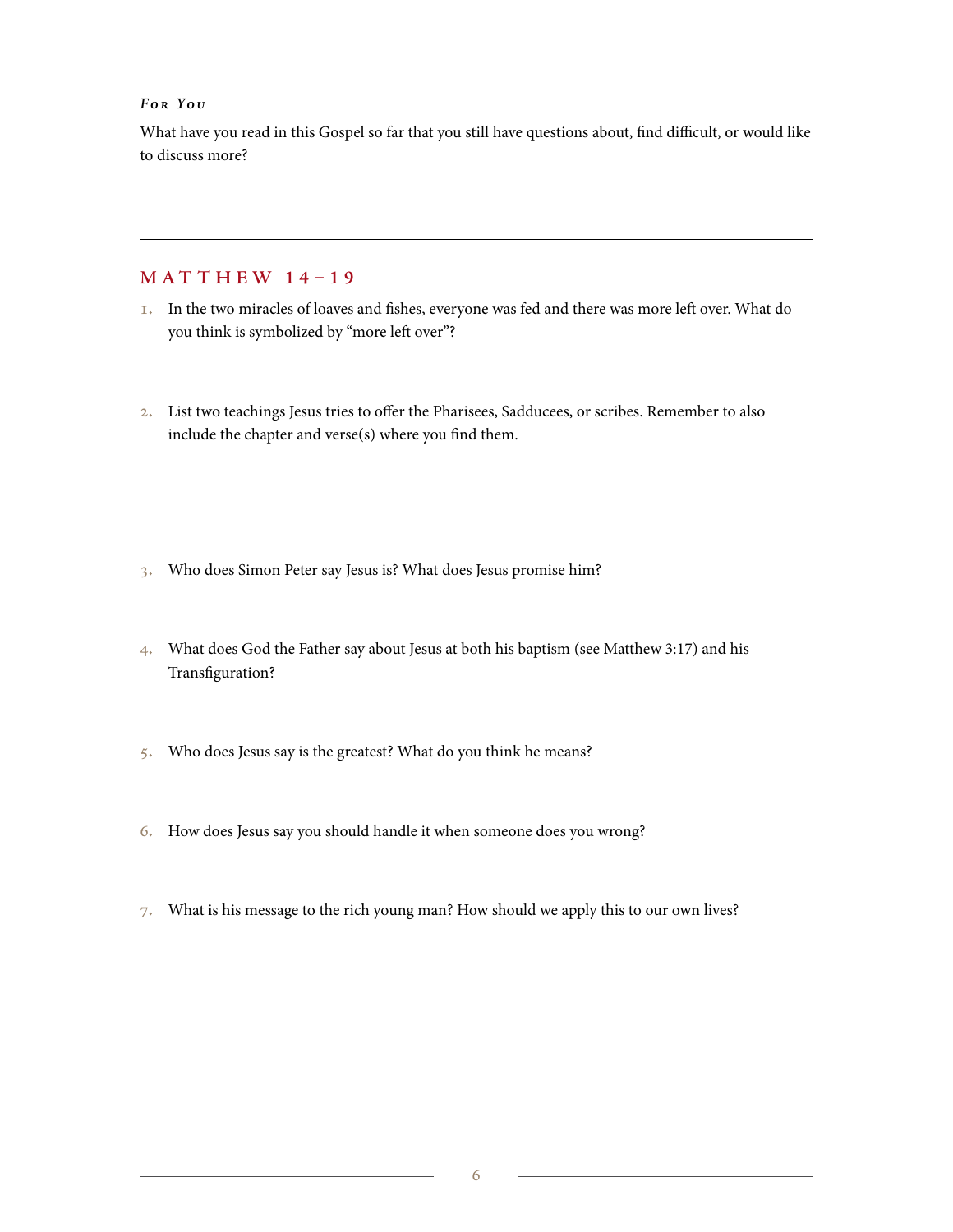For You: Based on what you have read so far, come up three different words to describe Jesus:

1. 2. 3.

Of all the titles given to Jesus, which one is most appealing to you?

#### **MAT THEW 20–25**

- 1. Two blind men call out to Jesus by mentioning one of his famous ancestors. Which of his ancestors do they mention?
- 2. There is an incident in which Jesus displays what we call "righteous anger." What is the incident and why did he get angry?
- 3. What point do you think Jesus wants to teach us about citizenship and paying taxes?
- 4. What does he say is the Greatest Commandment? The second commandment?
- 5. List at least three cautions Jesus gives his disciples.
- 6. In chapter 24, list two or three things that Jesus teaches about the future.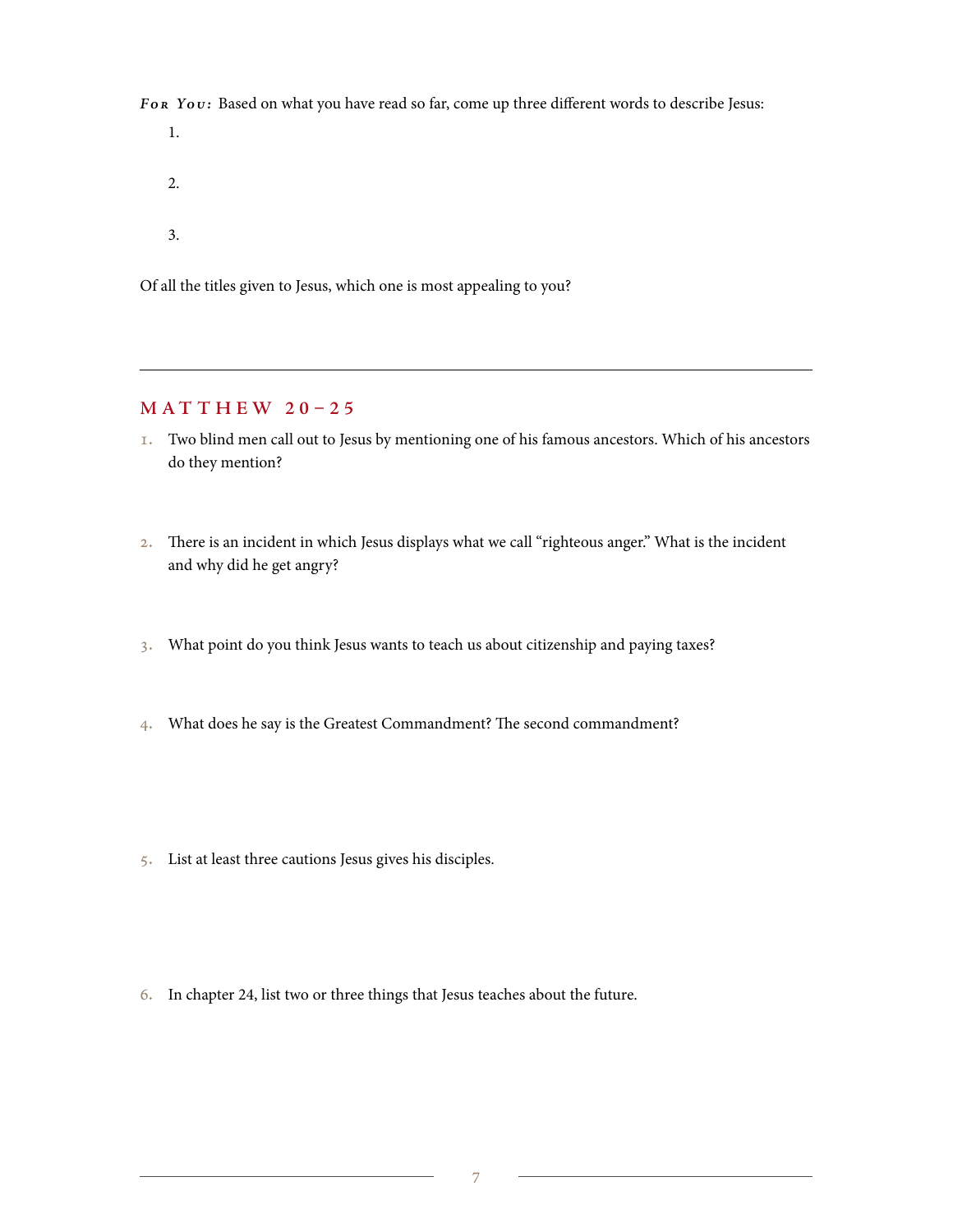7. In chapter 25, list three things Jesus tells us about the Final Judgment. "How will we be judged?"

For You: Look over the seven answers you gave to the questions in this section. Which one most stands out to you and why?

#### **MAT THEW 26–28**

- 1. Where exactly do we read of Jesus telling us that the Eucharist is really his body and his blood? Cite the chapter and verse.
- 2. What prayer does Jesus pray in the Garden on the night before he died?
- 3. Who helped Jesus carry his cross?
- 4. What was the name of the place where Jesus was crucified?
- 5. Who first discovered that Jesus had been raised from the dead?
- 6. Name three things Jesus told his disciples when they saw him again after his Resurrection
	- 1.
	- 2.
	- 3.

For You: So why did he do it?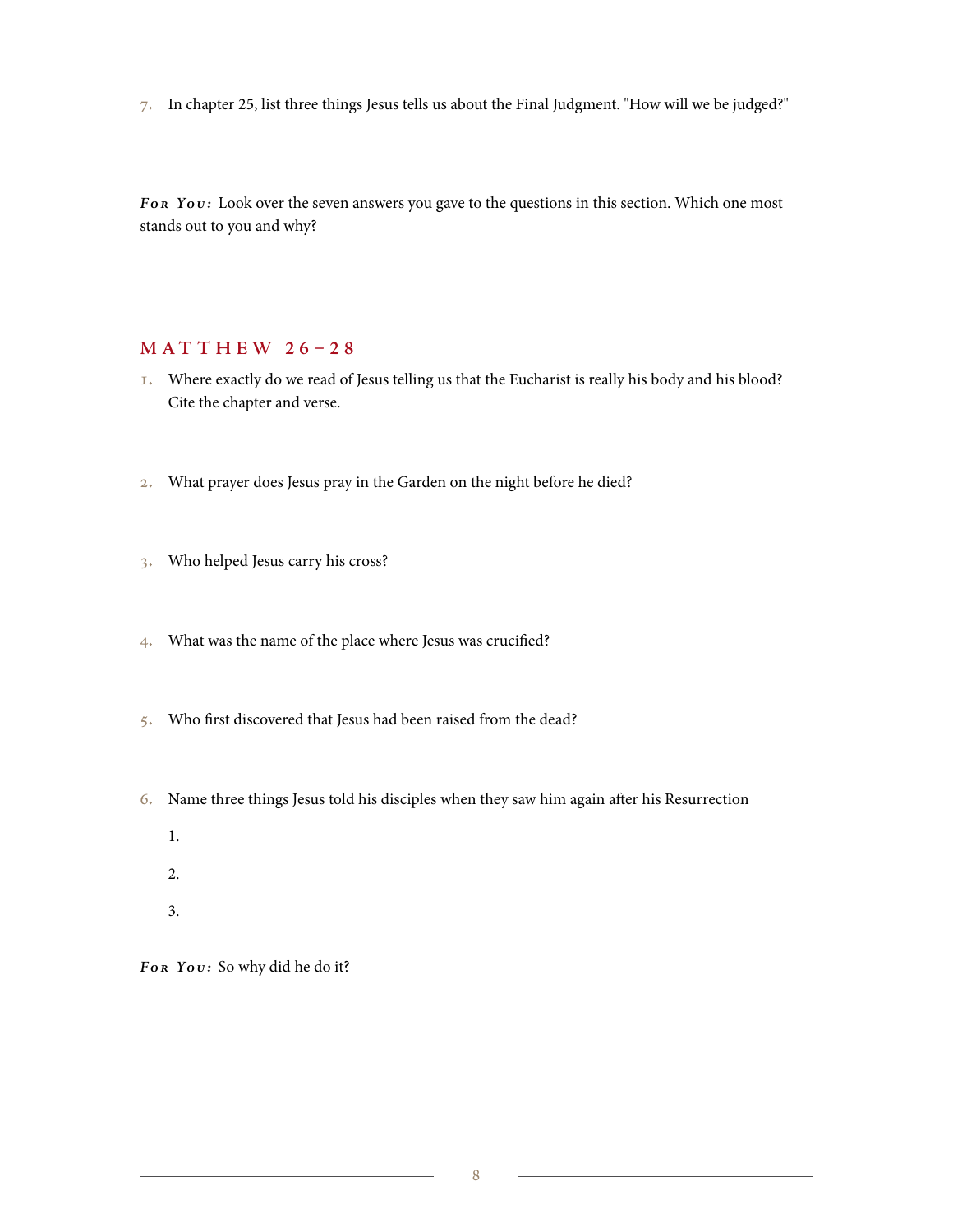As Catholics, we refer to Jesus' suffering, death, and resurrection as the Paschal Mystery. Everyone will experience a similar cycle of pain, loss, and new beginnings. When have you gone through pain, loss, and new life? How did you do with it? What role did your faith play during that time? What will you do the same or differently the next time you experience suffering, in light of the Paschal Mystery? Make yourself some notes here:

# **GOING FURTHER (OPTIONAL EXERCISES)**

The three other Gospel accounts describe or expand on many of the same events you have read about in Matthew.

- a) More about Jesus' birth and childhood can be found in Luke's Gospel. Go to Luke chapters 1 and 2 and list five details or events NOT mentioned in Matthew.
	- 1.
	- 2.
	- 3.
	- 4.
	- 5.
- b) More about Jesus' Resurrection can be found at the end of the Gospels according to Mark and Luke. Go to Mark 16 and Luke 24 and list three details NOT mentioned in Matthew.
	- 1.
	- 2.

3.

- c) Much more about what Jesus said at the Last Supper can be found in the Fourth Gospel. John chapters 13 through 17 contain important words and actions of Jesus NOT found in Matthew (see Matthew 26:17–30).
	- − In John 13 we see that Jesus did something very significant that was NOT mentioned in Matthew. What did Jesus do and what was he trying to teach us about discipleship?